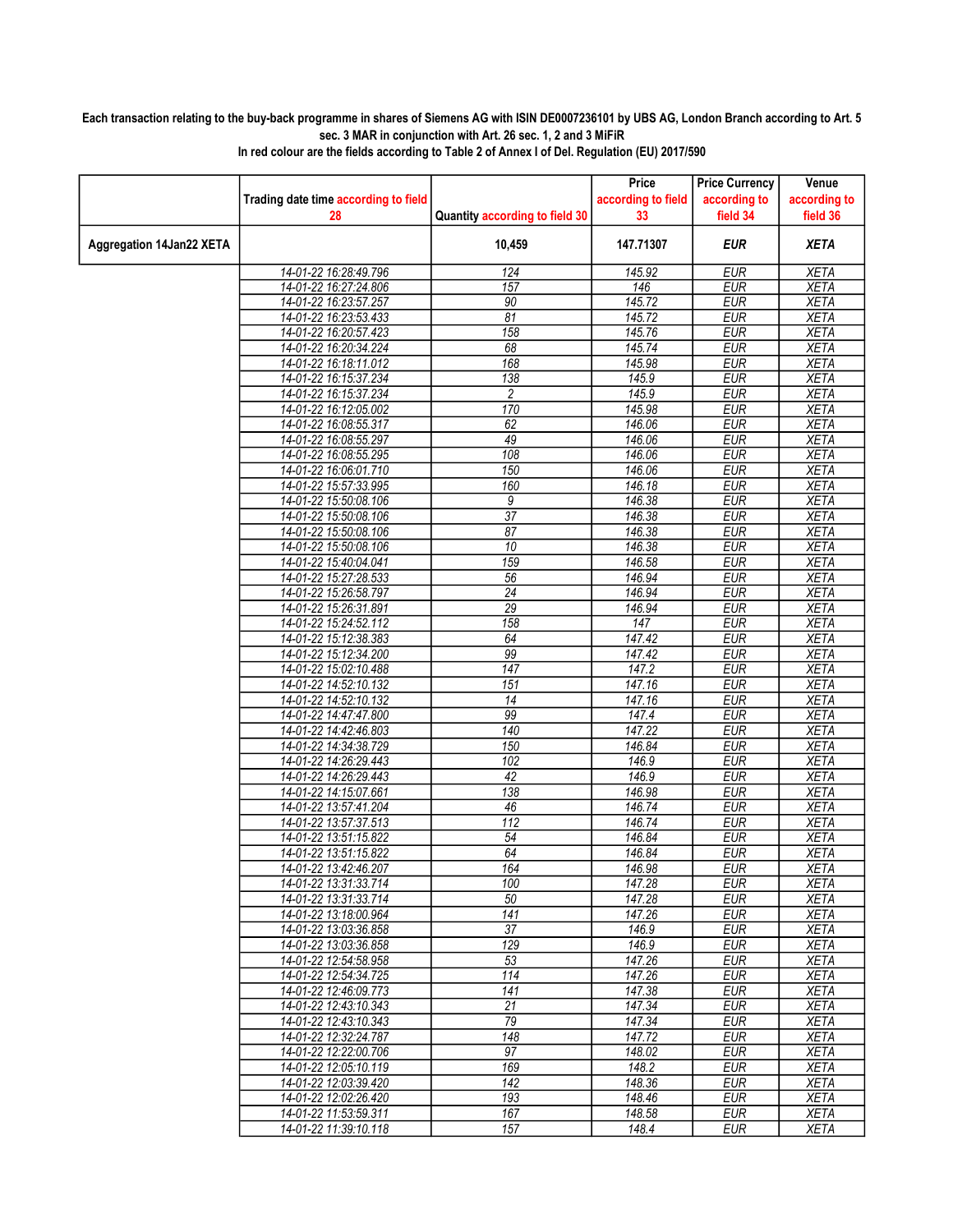| 14-01-22 11:35:02.922 | 103             | 148.5  | <b>EUR</b> | <b>XETA</b> |
|-----------------------|-----------------|--------|------------|-------------|
| 14-01-22 11:26:22.045 | 162             | 148.18 | <b>EUR</b> | <b>XETA</b> |
| 14-01-22 11:11:04.632 | 171             | 148.08 | <b>EUR</b> | <b>XETA</b> |
| 14-01-22 10:59:51.942 | 157             | 147.88 | <b>EUR</b> | <b>XETA</b> |
| 14-01-22 10:55:55.037 | 169             | 147.9  | <b>EUR</b> | <b>XETA</b> |
| 14-01-22 10:52:51.527 | 110             | 148.08 | <b>EUR</b> | <b>XETA</b> |
| 14-01-22 10:52:51.527 | $\overline{29}$ | 148.08 | <b>EUR</b> | <b>XETA</b> |
| 14-01-22 10:46:57.300 | 145             | 148.14 | <b>EUR</b> | <b>XETA</b> |
| 14-01-22 10:34:45.115 | 37              | 148.22 | <b>EUR</b> | <b>XETA</b> |
| 14-01-22 10:34:45.115 | 36              | 148.22 | <b>EUR</b> | <b>XETA</b> |
| 14-01-22 10:34:45.115 | 45              | 148.22 | <b>EUR</b> | <b>XETA</b> |
| 14-01-22 10:34:45.115 | $\overline{34}$ | 148.22 | <b>EUR</b> | <b>XETA</b> |
| 14-01-22 10:23:20.390 | $\mathbf{1}$    | 148.32 | <b>EUR</b> | <b>XETA</b> |
| 14-01-22 10:23:20.390 | 158             | 148.32 | <b>EUR</b> | <b>XETA</b> |
| 14-01-22 10:20:59.767 | 61              | 148.32 | <b>EUR</b> | <b>XETA</b> |
| 14-01-22 10:20:59.766 | $\overline{58}$ | 148.32 | <b>EUR</b> | <b>XETA</b> |
| 14-01-22 10:13:22.999 | 139             | 148.54 | <b>EUR</b> | <b>XETA</b> |
| 14-01-22 09:59:36.433 | 171             | 148.84 | <b>EUR</b> | <b>XETA</b> |
| 14-01-22 09:44:56.034 | 168             | 148.96 | <b>EUR</b> | <b>XETA</b> |
| 14-01-22 09:35:24.048 | 138             | 149.12 | <b>EUR</b> | <b>XETA</b> |
| 14-01-22 09:30:37.114 | 77              | 148.64 | <b>EUR</b> | <b>XETA</b> |
| 14-01-22 09:22:03.476 | 102             | 148.62 | <b>EUR</b> | <b>XETA</b> |
| 14-01-22 09:21:46.074 | 102             | 148.64 | <b>EUR</b> | <b>XETA</b> |
| 14-01-22 09:21:46.074 | 37              | 148.64 | <b>EUR</b> | <b>XETA</b> |
| 14-01-22 09:13:54.687 | 97              | 148.38 | <b>EUR</b> | <b>XETA</b> |
| 14-01-22 09:05:06.870 | 157             | 148.32 | <b>EUR</b> | <b>XETA</b> |
| 14-01-22 08:57:42.297 | 162             | 148.36 | <b>EUR</b> | <b>XETA</b> |
| 14-01-22 08:53:21.504 | 15              | 148.1  | <b>EUR</b> | <b>XETA</b> |
| 14-01-22 08:53:21.452 | 143             | 148.1  | <b>EUR</b> | <b>XETA</b> |
| 14-01-22 08:50:43.845 | 79              | 148.62 | <b>EUR</b> | <b>XETA</b> |
| 14-01-22 08:50:43.845 | 83              | 148.62 | <b>EUR</b> | <b>XETA</b> |
| 14-01-22 08:45:13.540 | 139             | 148.96 | <b>EUR</b> | <b>XETA</b> |
| 14-01-22 08:40:00.361 | 168             | 148.84 | <b>EUR</b> | <b>XETA</b> |
| 14-01-22 08:33:30.157 | 140             | 149.18 | <b>EUR</b> | <b>XETA</b> |
| 14-01-22 08:33:30.157 | 15              | 149.18 | <b>EUR</b> | <b>XETA</b> |
| 14-01-22 08:28:58.792 | 154             | 149.1  | <b>EUR</b> | <b>XETA</b> |
| 14-01-22 08:28:43.414 | 60              | 149.14 | <b>EUR</b> | <b>XETA</b> |
| 14-01-22 08:28:41.539 | 60              | 149.14 | <b>EUR</b> | <b>XETA</b> |
| 14-01-22 08:22:11.591 | 170             | 149.12 | <b>EUR</b> | <b>XETA</b> |
| 14-01-22 08:19:57.225 | 138             | 149.32 | <b>EUR</b> | <b>XETA</b> |
| 14-01-22 08:13:51.478 | 168             | 149.32 | <b>EUR</b> | <b>XETA</b> |
| 14-01-22 08:08:13.853 | 168             | 149.6  | <b>EUR</b> | <b>XETA</b> |
| 14-01-22 08:03:46.105 | 155             | 149.42 | <b>EUR</b> | <b>XETA</b> |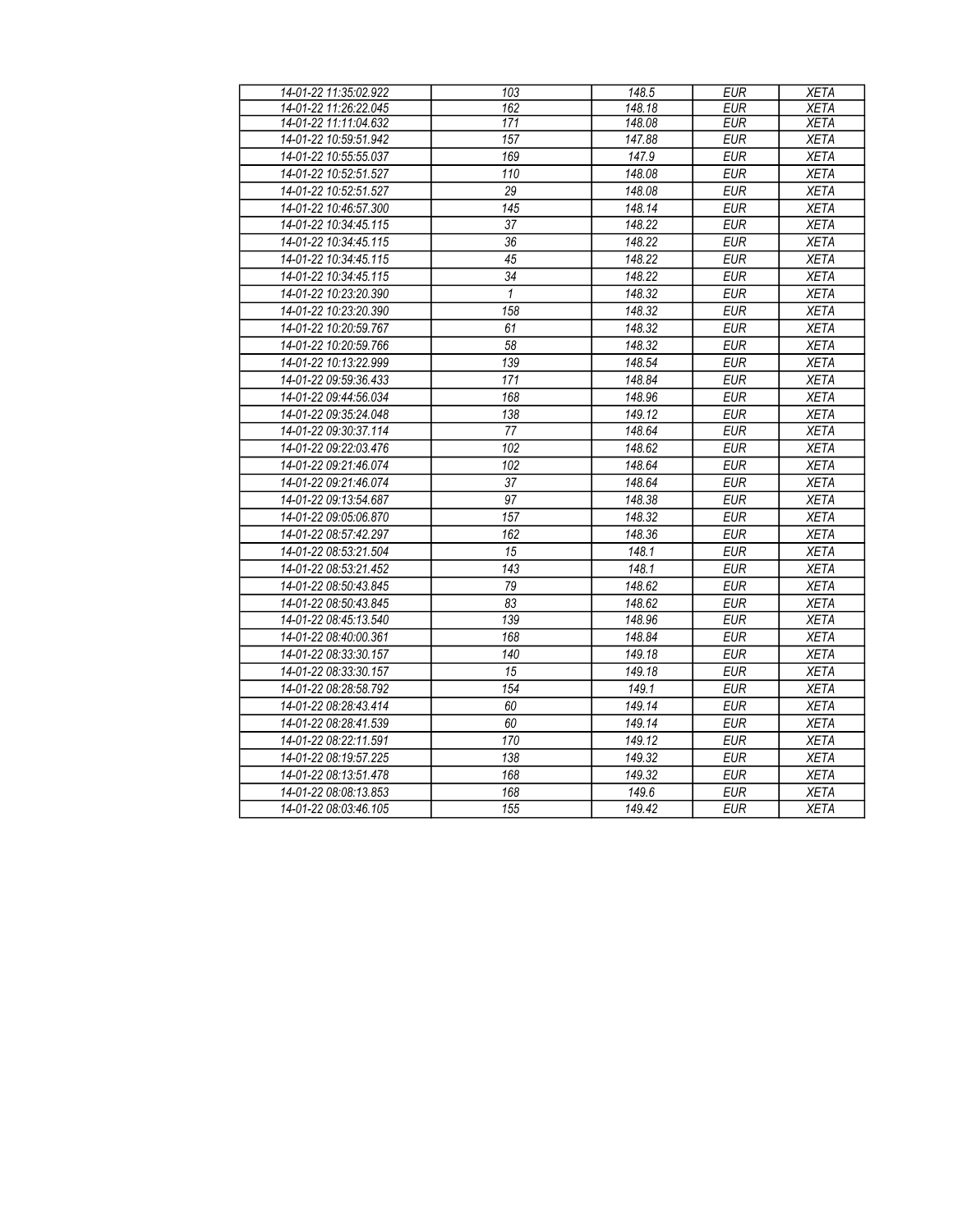## Each order relating to the buy-back programme above according to Art. 5 sec. 3 MAR in conjunction with Art. 25 sec. 1 and 2 MiFiR

In red colour are the fields according to Table 2 of the Annex of Del. Regulation (EU) 2017/580; alternatively you may report the

| Date and Time according to field 9 | <b>Segment MIC code</b><br>according to field 16 | <b>Transaction price</b><br>according to field 28 | <b>Price currency according</b><br>to field 29 | <b>Buy-sell indicator</b><br>according to field 32 |
|------------------------------------|--------------------------------------------------|---------------------------------------------------|------------------------------------------------|----------------------------------------------------|
| 14-01-22 16:28:49.796              | <b>XETA</b>                                      | 145.92                                            | <b>EUR</b>                                     | <b>BUY</b>                                         |
| 14-01-22 16:27:24.806              | <b>XETA</b>                                      | 146                                               | <b>EUR</b>                                     | <b>BUY</b>                                         |
| 14-01-22 16:23:57.257              | <b>XETA</b>                                      | 145.72                                            | <b>EUR</b>                                     | <b>BUY</b>                                         |
| 14-01-22 16:23:53.433              | <b>XETA</b>                                      | 145.72                                            | <b>EUR</b>                                     | <b>BUY</b>                                         |
| 14-01-22 16:20:57.423              | <b>XETA</b>                                      | 145.76                                            | <b>EUR</b>                                     | <b>BUY</b>                                         |
| 14-01-22 16:20:34.224              | <b>XETA</b>                                      | 145.74                                            | <b>EUR</b>                                     | <b>BUY</b>                                         |
| 14-01-22 16:18:11.012              | <b>XETA</b>                                      | 145.98                                            | <b>EUR</b>                                     | <b>BUY</b>                                         |
| 14-01-22 16:15:37.234              | <b>XETA</b>                                      | 145.9                                             | <b>EUR</b>                                     | <b>BUY</b>                                         |
| 14-01-22 16:15:37.234              | <b>XETA</b>                                      | 145.9                                             | <b>EUR</b>                                     | <b>BUY</b>                                         |
| 14-01-22 16:12:05.002              | <b>XETA</b>                                      | 145.98                                            | <b>EUR</b>                                     | <b>BUY</b>                                         |
| 14-01-22 16:08:55.317              | <b>XETA</b>                                      | 146.06                                            | <b>EUR</b>                                     | <b>BUY</b>                                         |
| 14-01-22 16:08:55.297              | <b>XETA</b>                                      | 146.06                                            | <b>EUR</b>                                     | <b>BUY</b>                                         |
| 14-01-22 16:08:55.295              | <b>XETA</b>                                      | 146.06                                            | <b>EUR</b>                                     | <b>BUY</b>                                         |
| 14-01-22 16:06:01.710              | <b>XETA</b>                                      | 146.06                                            | <b>EUR</b>                                     | <b>BUY</b>                                         |
| 14-01-22 15:57:33.995              | <b>XETA</b>                                      | 146.18                                            | <b>EUR</b>                                     | <b>BUY</b>                                         |
| 14-01-22 15:50:08.106              | <b>XETA</b>                                      | 146.38                                            | <b>EUR</b>                                     | <b>BUY</b>                                         |
| 14-01-22 15:50:08.106              | <b>XETA</b>                                      | 146.38                                            | <b>EUR</b>                                     | <b>BUY</b>                                         |
| 14-01-22 15:50:08.106              | <b>XETA</b>                                      | 146.38                                            | <b>EUR</b>                                     | <b>BUY</b>                                         |
| 14-01-22 15:50:08.106              | <b>XETA</b>                                      | 146.38                                            | <b>EUR</b>                                     | <b>BUY</b>                                         |
| 14-01-22 15:40:04.041              | <b>XETA</b>                                      | 146.58                                            | <b>EUR</b>                                     | <b>BUY</b>                                         |
| 14-01-22 15:27:28.533              | <b>XETA</b>                                      | 146.94                                            | <b>EUR</b>                                     | <b>BUY</b>                                         |
| 14-01-22 15:26:58.797              | <b>XETA</b>                                      | 146.94                                            | <b>EUR</b>                                     | <b>BUY</b>                                         |
| 14-01-22 15:26:31.891              | <b>XETA</b>                                      | 146.94                                            | <b>EUR</b>                                     | <b>BUY</b>                                         |
| 14-01-22 15:24:52.112              | <b>XETA</b>                                      | 147                                               | <b>EUR</b>                                     | <b>BUY</b>                                         |
| 14-01-22 15:12:38.383              | <b>XETA</b>                                      | 147.42                                            | <b>EUR</b>                                     | <b>BUY</b>                                         |
| 14-01-22 15:12:34.200              | <b>XETA</b>                                      | 147.42                                            | <b>EUR</b>                                     | <b>BUY</b>                                         |
| 14-01-22 15:02:10.488              | <b>XETA</b>                                      | 147.2                                             | <b>EUR</b>                                     | <b>BUY</b>                                         |
| 14-01-22 14:52:10.132              | <b>XETA</b>                                      | 147.16                                            | <b>EUR</b>                                     | <b>BUY</b>                                         |
| 14-01-22 14:52:10.132              | <b>XETA</b>                                      | 147.16                                            | <b>EUR</b>                                     | <b>BUY</b>                                         |
| 14-01-22 14:47:47.800              | <b>XETA</b>                                      | $\frac{1}{47.4}$                                  | <b>EUR</b>                                     | <b>BUY</b>                                         |
| 14-01-22 14:42:46.803              | <b>XETA</b>                                      | 147.22                                            | <b>EUR</b>                                     | <b>BUY</b>                                         |
| 14-01-22 14:34:38.729              | <b>XETA</b>                                      | 146.84                                            | <b>EUR</b>                                     | <b>BUY</b>                                         |
| 14-01-22 14:26:29.443              | <b>XETA</b>                                      | 146.9                                             | <b>EUR</b>                                     | <b>BUY</b>                                         |
| 14-01-22 14:26:29.443              | <b>XETA</b>                                      | 146.9                                             | <b>EUR</b>                                     | <b>BUY</b>                                         |
| 14-01-22 14:15:07.661              | <b>XETA</b>                                      | 146.98                                            | <b>EUR</b>                                     | <b>BUY</b>                                         |
| 14-01-22 13:57:41.204              | <b>XETA</b>                                      | 146.74                                            | <b>EUR</b>                                     | <b>BUY</b>                                         |
| 14-01-22 13:57:37.513              | <b>XETA</b>                                      | 146.74                                            | <b>EUR</b>                                     | <b>BUY</b>                                         |
| 14-01-22 13:51:15.822              | <b>XETA</b>                                      | 146.84                                            | <b>EUR</b>                                     | <b>BUY</b>                                         |
| 14-01-22 13:51:15.822              | <b>XETA</b>                                      | 146.84                                            | <b>EUR</b>                                     | <b>BUY</b>                                         |
| 14-01-22 13:42:46.207              | <b>XETA</b>                                      | 146.98                                            | <b>EUR</b>                                     | <b>BUY</b>                                         |
| 14-01-22 13:31:33.714              | <b>XETA</b>                                      | 147.28                                            | <b>EUR</b>                                     | <b>BUY</b>                                         |
| 14-01-22 13:31:33.714              | <b>XETA</b>                                      | 147.28                                            | <b>EUR</b>                                     | <b>BUY</b>                                         |
| 14-01-22 13:18:00.964              | <b>XETA</b>                                      | 147.26                                            | <b>EUR</b>                                     | <b>BUY</b>                                         |
| 14-01-22 13:03:36.858              | <b>XETA</b>                                      | 146.9                                             | <b>EUR</b>                                     | <b>BUY</b>                                         |
| 14-01-22 13:03:36.858              | <b>XETA</b>                                      | 146.9                                             | <b>EUR</b>                                     | <b>BUY</b>                                         |
| 14-01-22 12:54:58.958              | <b>XETA</b>                                      | 147.26                                            | <b>EUR</b>                                     | <b>BUY</b>                                         |
| 14-01-22 12:54:34.725              | <b>XETA</b>                                      | 147.26                                            | <b>EUR</b>                                     | <b>BUY</b>                                         |
| 14-01-22 12:46:09.773              | <b>XETA</b>                                      | 147.38                                            | <b>EUR</b>                                     | <b>BUY</b>                                         |